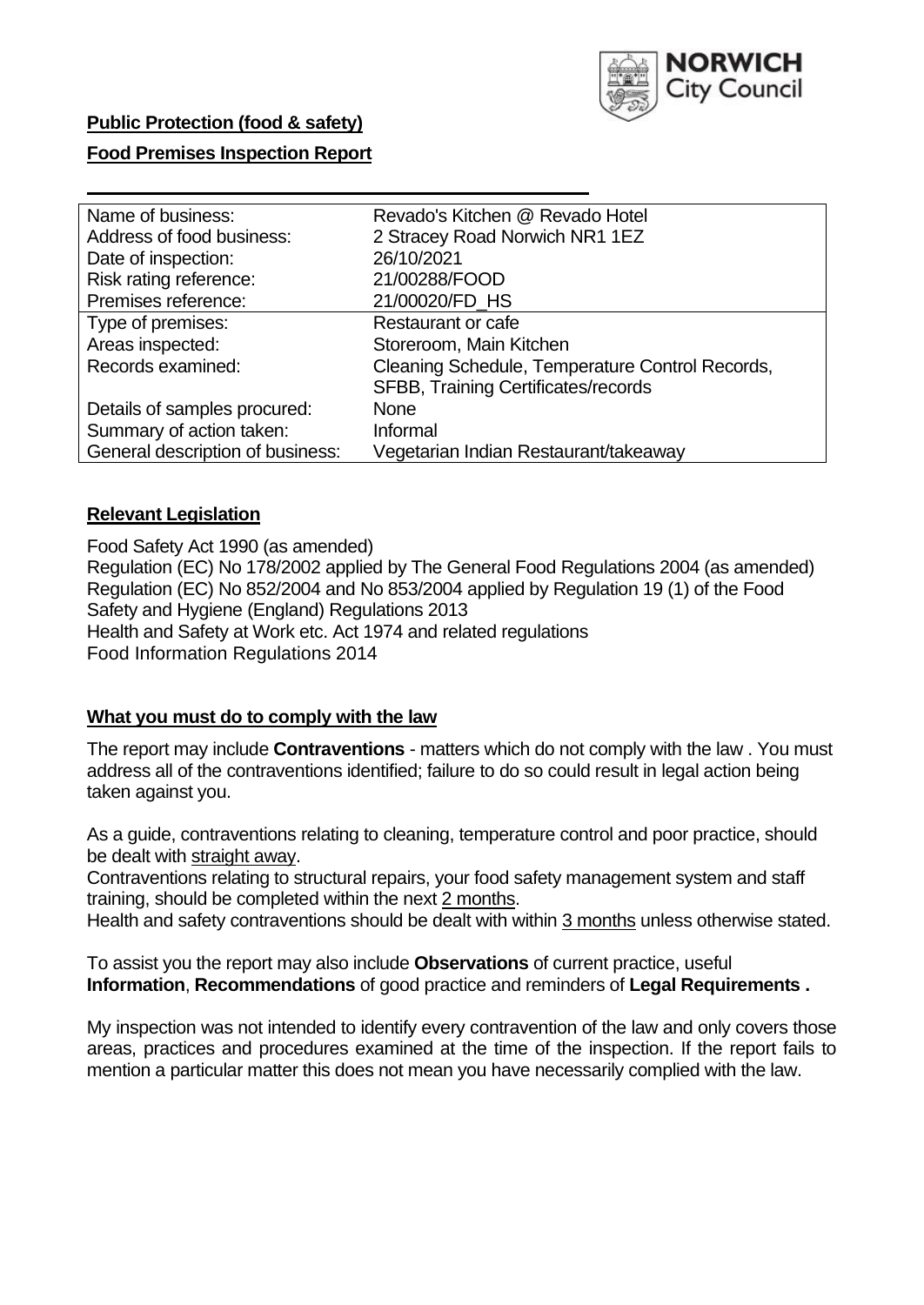# **FOOD SAFETY**

#### **How we calculate your Food Hygiene Rating:**

 The food safety section has been divided into the three areas which you are scored against for the hygiene rating: 1. food hygiene and safety procedures, 2. structural requirements and 3. confidence in management/control procedures. Each section begins with a summary of what was observed and the score you have been given. Details of how these scores combine to produce your overall food hygiene rating are shown in the table.

| <b>Compliance Area</b>                     |          |    |                | <b>You Score</b> |                |    |           |    |                |  |  |
|--------------------------------------------|----------|----|----------------|------------------|----------------|----|-----------|----|----------------|--|--|
| Food Hygiene and Safety                    |          |    |                | $\overline{0}$   | 5              | 10 | 15        | 20 | 25             |  |  |
| <b>Structure and Cleaning</b>              |          |    | $\overline{0}$ | 5                | 10             | 15 | 20        | 25 |                |  |  |
| Confidence in management & control systems |          |    | $\overline{0}$ | 5                | 10             | 15 | 20        | 30 |                |  |  |
|                                            |          |    |                |                  |                |    |           |    |                |  |  |
| <b>Your Total score</b>                    | $0 - 15$ | 20 | $25 - 30$      |                  | $35 - 40$      |    | $45 - 50$ |    | > 50           |  |  |
| <b>Your Worst score</b>                    | 5        | 10 | 10             |                  | 15             |    | 20        |    | $\blacksquare$ |  |  |
|                                            |          |    |                |                  |                |    |           |    |                |  |  |
| <b>Your Rating is</b>                      | 5        | 4  | 3              |                  | $\overline{2}$ |    |           |    | $\Omega$       |  |  |

Your Food Hygiene Rating is 5 - a very good standard



# **1. Food Hygiene and Safety**

 with legal requirements. You have safe food handling practices and procedures and all the Food hygiene standards are high. You demonstrated a very good standard of compliance necessary control measures to prevent cross-contamination are in place. Some minor contraventions require your attention. **(Score 5)** 

## Contamination risks

 **Contravention** The following exposed food to the general risk of cross-contamination with bacteria or allergens or its physical contamination with dirt, foreign objects or chemicals:

- cleaning chemicals were stored next to food in the storeroom
- uncovered food i.e avocado pears stored in the fridge

## Hand-washing

**Observation** I was pleased to see handwashing was well managed.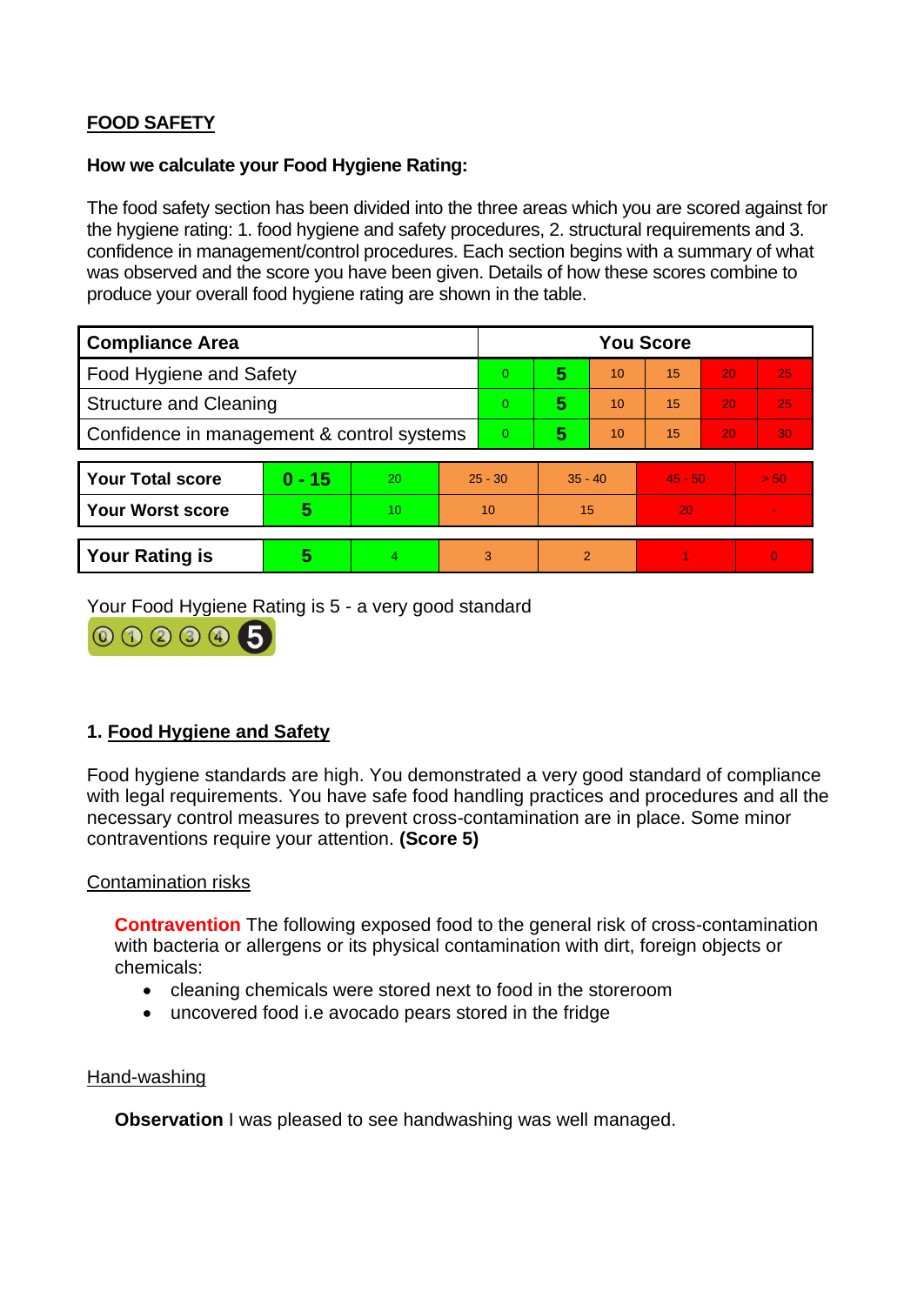#### Personal Hygiene

**Observation** I was pleased to see that standards of personal hygiene were high.

#### Temperature Control

**Observation** I was pleased to see you were able to limit bacterial growth and/or survival by applying appropriate temperature controls at points critical to food safety and that you were monitoring temperatures.

## Unfit food

**Contravention** The following food was unfit (and was seized or destroyed in my presence) because it was either; past its use by date;

• 2 x packets of tofu was being stored beyond the 'use by' date of 21/9 in the fridge

**Recommendation** You should have a system to identify when open or prepared foods need to be used by or discarded, to ensure the food is fit for consumption. I recommend you apply labels which give a date that is 2 days after the day of production e.g. if food is opened on Monday it should be used by the end of Wednesday (an exception is rice which should not be kept longer than 24 hours)

#### Poor Practices

 **Contravention** The following matters represented poor practice and if allowed to continue may cause food to become contaminated or lead to its deterioration:

- no date of when food ie soya, lamb, onion gravy was put in or taken out of the freezer
- cardboard boxes used in fridge. Do not use cardboard in fridges as it cannot be cleaned
- • date labelling on food very confusing as you were unsure of when food was made or when to use it by. Install a system that you are all working to

# **2. Structure and Cleaning**

 The structure facilities and standard of cleaning and maintenance are all of a good standard and only minor repairs and/or improvements are required. Pest control and waste disposal provisions are adequate. The minor contraventions require your attention. **(Score 5)** 

## Cleaning of Structure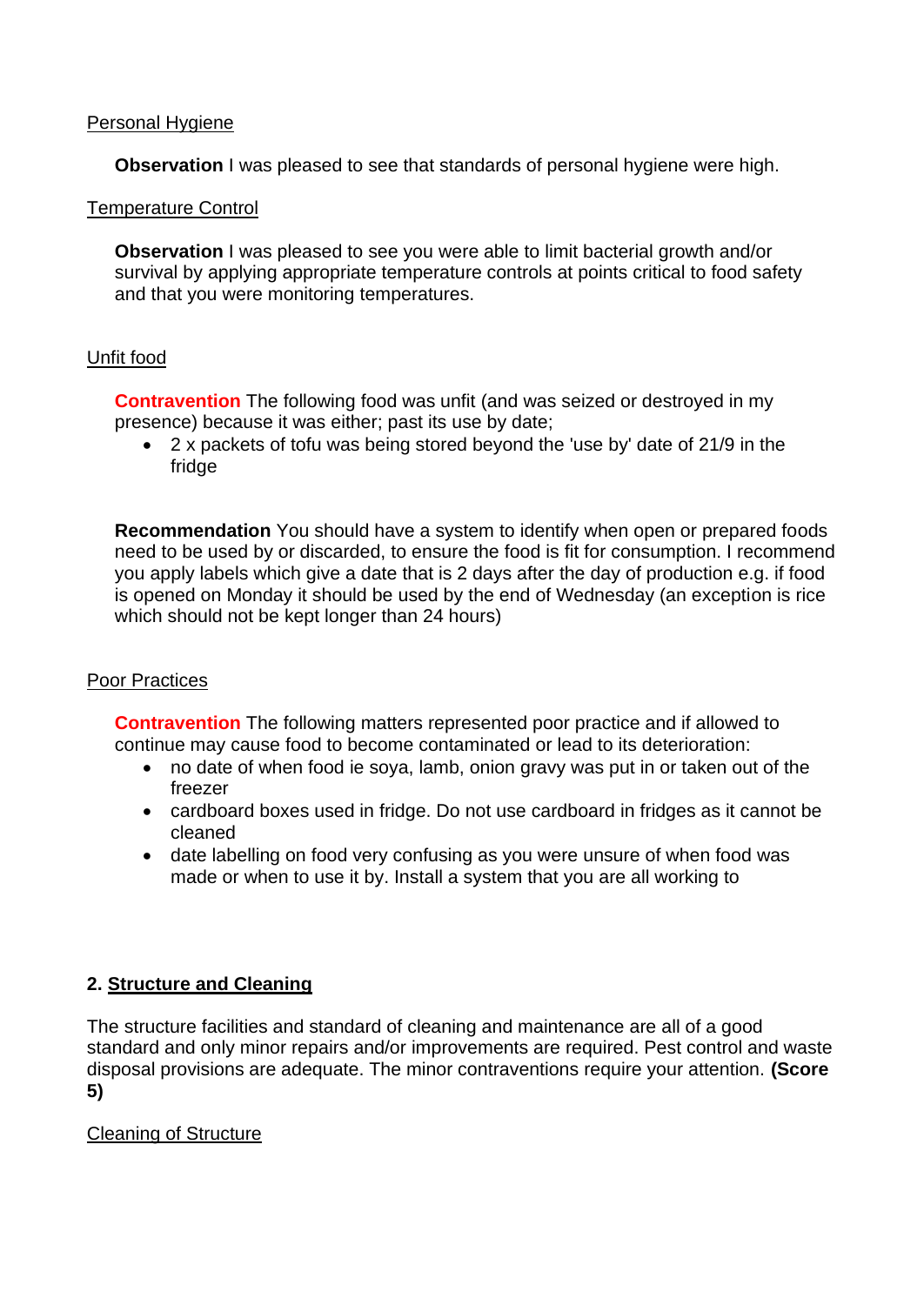**Contravention** The following items were dirty and require more frequent and thorough cleaning:

• electric fly killer and tray

 **Observation** The kitchen had been well maintained and the standard of cleaning was good.

## Cleaning of Equipment and Food Contact Surfaces

**Contravention** The following items are dirty and must be cleaned::

- microwave
- can opener

#### Cleaning Chemicals / Materials / Equipment and Methods

**Observation** I was pleased to see that the premises was kept clean and that your cleaning materials, methods and equipment were able to minimise the spread of harmful bacteria between surfaces.

#### **Maintenance**

**Contravention** The following had not been suitably maintained and must be repaired or replaced:

- door to rear of kitchen needs re-painting
- holes to wall

## Facilities and Structural provision

 **Observation** I was pleased to see the premises had been well maintained and that adequate facilities had been provided.

## Pest Control

**Observation** I was pleased to see that the premises was proofed against the entry of pests and that pest control procedures were in place.

## **3. Confidence in Management**

A food safety management system is in place and you demonstrate a very good standard of compliance with the law. You have a good track record. There are some minor contraventions which require your attention. **(Score 5)** 

## Type of Food Safety Management System Required